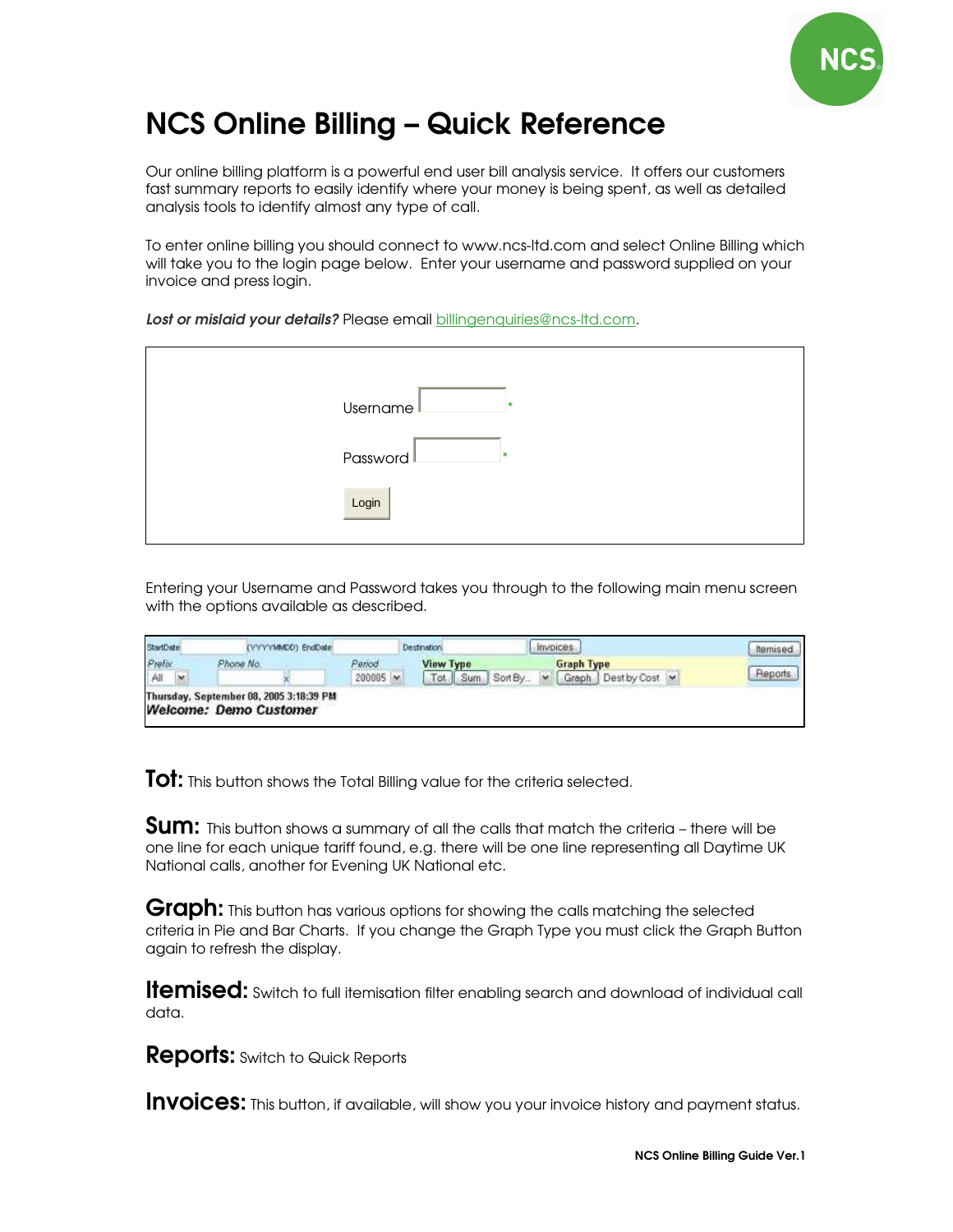

## Main Menu

From here it is possible to view Total and Summary call data for the selected period or date range. Also available to view are Invoices, Quick Reports, and Itemised data search. In the above example, setting the Period to 200005 and clicking the "Tot" for Total button will show the following…

| StartDate               | (YYYYAMOD) EndDate |                                                         | Destination.                       | Invoices                                                        |                                                                | <b>Nemised</b> |
|-------------------------|--------------------|---------------------------------------------------------|------------------------------------|-----------------------------------------------------------------|----------------------------------------------------------------|----------------|
| Prefix<br>$\sim$<br>All | Phone No.          | Penod.<br>$200005$ $\sim$                               | <b>View Type</b><br>Tot II<br>Sum  | Sort By<br>Graph.<br><b>M</b>                                   | <b>Graph Type</b><br>Dest by Cost                              | Reports        |
|                         |                    | <b>Description</b><br>LCR Call Charges<br><b>TOTALS</b> | <b>CallCount</b><br>23896<br>23896 | <b>Duration(m)</b><br>45586.3<br>45586.3<br>VAT<br><b>GROSS</b> | <b>Charge(E)</b><br>2,035.49<br>2,035.49<br>356.21<br>2,391.78 |                |

Clicking on "Sum" will show ...

| <b>StartDate</b> |           | (YYYYMMDD) EndDate |                 | Destination                                 |   | Invoices                 |                            |              | Itemised       |
|------------------|-----------|--------------------|-----------------|---------------------------------------------|---|--------------------------|----------------------------|--------------|----------------|
| Prefix           | Phone No. |                    | Period          | <b>View Type</b>                            |   |                          | <b>Graph Type</b>          |              |                |
| $\sim$<br>All    |           |                    | $200005$ $\sim$ |                                             |   | Tot Sum Sort By<br>×     | Graph                      | Dest by Cost | <b>Reports</b> |
|                  |           | Prefix             | <b>PhoneNo</b>  | <b>Duration(m) Period D/E/W Destination</b> |   |                          | <b>CallCount Charge(C)</b> |              |                |
|                  |           | LCR                | 01234887766     | 33049 8 200005                              | Ð | <b>LK National Call</b>  | 18828                      | 711.56       |                |
|                  |           | LCR                | 01234887766     | 2545 1 200005                               | D | <b>UK MobileGSM</b>      | 1619                       | 447.51       |                |
|                  |           | LCR                | 01234887766     | 1449 200005                                 | Ð | LIK MobilePCN            | 990                        | 265.61       |                |
|                  |           | LCR                | 01234887766     | 3918 208005                                 | Đ | <b>LIK Local Rate</b>    | 676                        | 183.42       |                |
|                  |           | LCR                | 01234887766     | 1137.1.200005                               | D | <b>LK National Rate</b>  | 316                        | 93.B1        |                |
|                  |           | LCR                | 01234887766     | 101 1 200005                                | D | <b>LK Premium Rate</b>   | 15                         | 74.11        |                |
|                  |           | LCR                | 01234887766     | 95.4 200005                                 | ٥ | INT PAKISTAN - K         | 7                          | 37.29        |                |
|                  |           | LCR                | 01234887766     | 197.1.200005                                | Ë | LK MobileGSM             | 99                         | 32.29        |                |
|                  |           | LCR                | 01234887766     | 120.7 200005                                | W | <b>LIK MobileGSM</b>     | 92                         | 19.78        |                |
|                  |           | LCR                | 01234887766     | 14.5 200005                                 | Ð | <b>UK Premium Rate</b>   | $\hat{b}$                  | 17.66        |                |
|                  |           | LCR                | 01234887766     | 757 4 200005                                | £ | <b>LIK National Call</b> | 465                        | 12.26        |                |
|                  |           | LCR                | 01234887766     | 17.9 200005                                 | D | <b>LIK Premium Rate</b>  | э                          | 10.85        |                |
|                  |           | LCR                | 01234887766     | 34 4 200005                                 | D | LIK Personal Numb        | 2                          | 10'60        |                |
|                  |           | LCR                | 01234887766     | 402 5 200005                                | E | <b>EK Local Rate</b>     | 58                         | 9.96         |                |
|                  |           | LCR                | 01234887766     | 161.5 200005                                | D | <b>INT SPAIN</b>         | 46                         | 9.78         |                |
|                  |           | LCR                | 01234887766     | 40 2 200005                                 | D | INT UNITED ARAB          | 17                         | 8.40         |                |
|                  |           | LCR                | 01234887766     | 564 9 200005                                | W | <b>LK National Call</b>  | 350                        | 7.78         |                |
|                  |           | LCR                | 01234887766     | 171 9 200005                                | E | <b>LK National Rate</b>  | 10                         | 7.37         |                |
|                  |           | LCR                | 01234887766     | 283.3 209005                                | w | <b>UK Local Rate</b>     | 27                         | 6.22         |                |
|                  |           | LCR                | 01234887766     | 42 8 200005                                 | D | <b>IBOW - MIARZ THE</b>  | 16                         | 611          |                |
|                  |           | LCR                | 01234887766     | 39.7.200005                                 | E | <b>LIK MobilePCN</b>     | 21                         | 5.91         |                |
|                  |           | LCR                | 01234887766     | 13.9 200005                                 | Ð | <b>UK Premium Rate</b>   | $\overline{9}$             | 4.15         |                |
|                  |           | LCR                | 01234887766     | 11.9 200005                                 | w | <b>LK Premium Rate</b>   | Ŧ                          | 3.56         |                |
|                  |           | LCR                | 01234887766     | 1.2 200005                                  | Ð | <b>UK Fixed Fee 9</b>    | $\overline{7}$             | 3.43         |                |
|                  |           | LCR                | 01234887766     | 26.6 200005                                 | D | INT CYPRUS (Gree         | 4                          | 3.37         |                |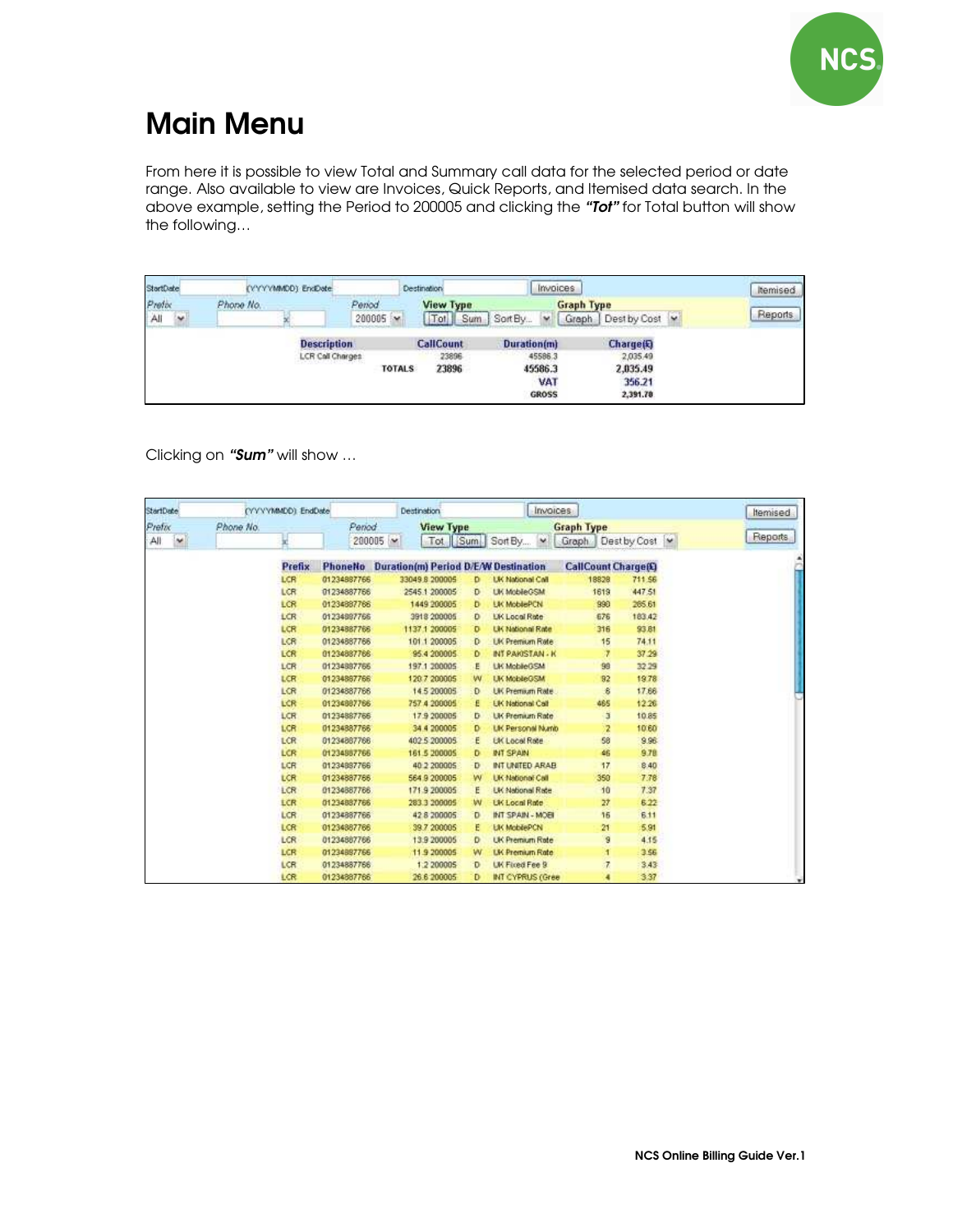

Clicking on "Graph" will show ...



The above screens are showing results for all data within the selected Period, it is also possible to filter this data by Date Range, Destination, Prefix, and Phone Number. You can also change the sort order of the data and choose from multiple graph types.

This first analysis screen is very useful for frontline fast analysis of where the money is going. For more detailed and specific analysis at actual individual call level then select the "Itemised" option. This will bring up the following screen…

| StartDate | (yyyymmald)                    | Time < | (HHMM)   |   | $200103 -$<br>Period | <b>BACK</b> |
|-----------|--------------------------------|--------|----------|---|----------------------|-------------|
| EndDate   |                                | Time > |          |   | SprtCrder Date       |             |
| CЦ        | ×                              | Dur Pl | s Cost P | £ | CaledNo              | GO          |
|           | Make itemised selection above. |        |          |   |                      |             |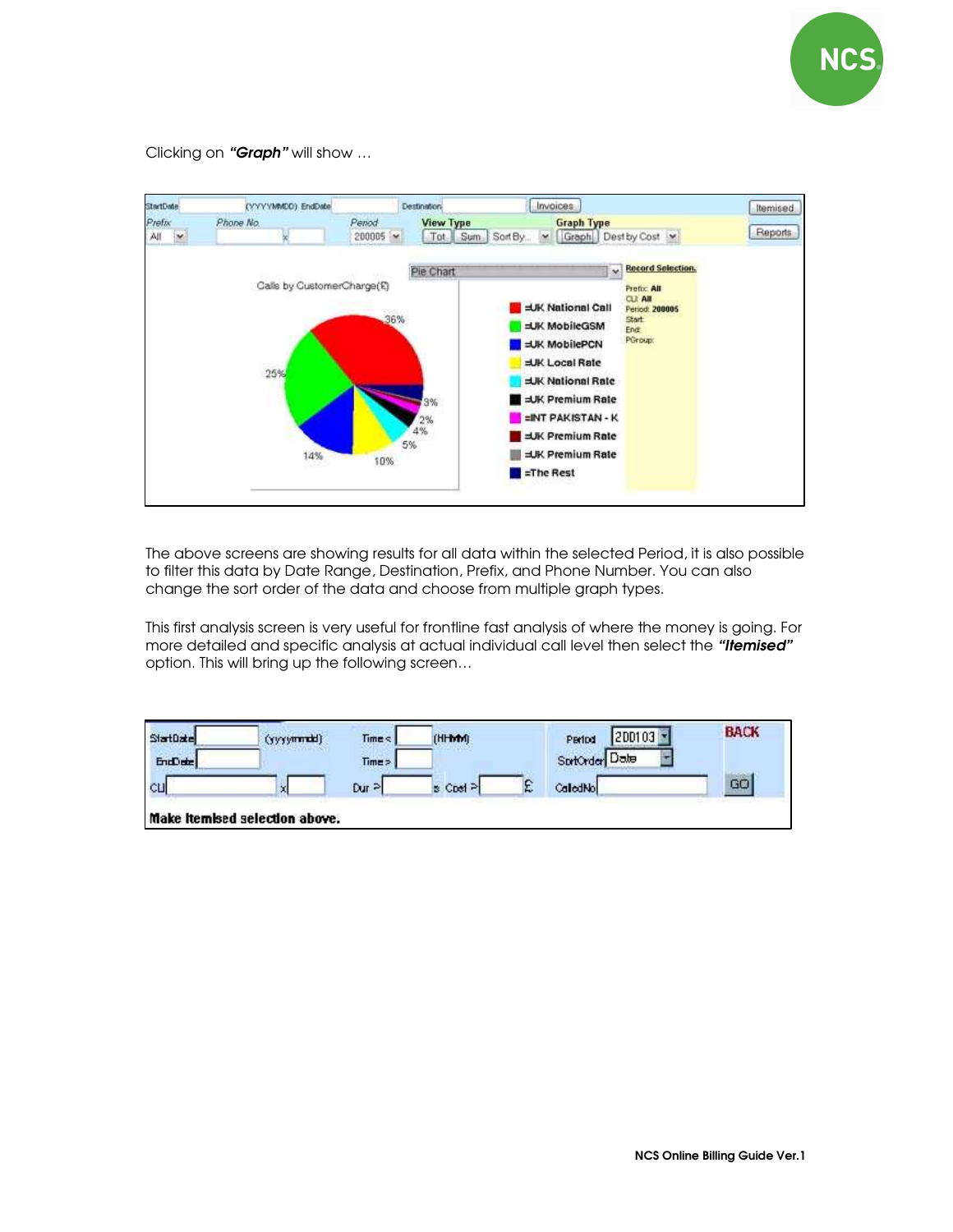

It is now possible to also filter by Time of Day, Duration, and Cost of individual calls to allow an unlimited combination of queries to meet individual search criteria, e.g., the following query shows all call made out of office hours that cost more than 25 pence.

| <b>StartDate</b> | (yyyymmdd)                                            | Time < 0800              | (HHMM)                 |                                   | Period              | <b>BACK</b><br>200005 →                                                                 |
|------------------|-------------------------------------------------------|--------------------------|------------------------|-----------------------------------|---------------------|-----------------------------------------------------------------------------------------|
| <b>EndDate</b>   |                                                       | Time > 1800              |                        |                                   | SortOrder           | $\checkmark$<br>Date                                                                    |
| <b>CLI</b>       | ×                                                     | Our                      |                        | $s$ Cost $\geq$ 0.25              | CalledNo            | $ $ GO                                                                                  |
|                  |                                                       |                          |                        |                                   |                     | Page 1 of 2 < START / BACK / NEXT / END > Download (38 Records, 401.72 Minutes, £29.51) |
| <b>PhoneNo</b>   | Date                                                  |                          |                        |                                   |                     | Duration(s) Cost(k) CalledNo PriceGroup Description                                     |
|                  | LCR 01234887766 01/May/2000 07:59:19                  | 414                      |                        | 1.1300 0836670876                 |                     | UK MobileGSM RACAL VODAFONE                                                             |
|                  | LCR 01234887766 03/May/2000 18:00:22                  | 7988                     |                        | 5.7100 08707401338 UK NationalRat |                     | TELINCO NATIONAL 087074                                                                 |
|                  | LCR 01234887766 03/May/2000 19:09:54                  | 107                      |                        | 0.2900 0374929931                 | <b>UK MobileGSM</b> | RACAL (GSM)                                                                             |
|                  | LCR 01234887766 05/May/2000 20:52:43                  | 169                      |                        | 0.4600 07932576019 UK MobileGSM   |                     | ONE2ONE 7932                                                                            |
|                  | LCR 01234887766 06/May/2000 07:34:43                  | 177                      |                        | 0.4800 0467241175                 | <b>UK MobileGSM</b> | VODA MOBILE 04672                                                                       |
|                  | LCR 01234887766 09/May/2000 18:09:44                  | 108                      |                        | 0.3000 07932576019 UK MobileGSM   |                     | ONE2ONE 7932                                                                            |
|                  | LCR 01234887766 10/May/2000 18:45:21                  | 575                      |                        | 1.4200 07967739768 UK MobilePCN   |                     | ORANGE 07967                                                                            |
|                  | LCR 01234887766 10/May/2000 18:48:36                  | 189                      |                        | 0.5200 07879494121 UK MobileGSM   |                     | <b>UK RSL NON GEOGRAPHIC</b>                                                            |
|                  | LCR 01234887766 11/May/2000 07:53:14                  | 194                      |                        | 0.5300 07747718707 LIK MobileGSM  |                     | VODAFONE 07747                                                                          |
|                  | LCR 01234887766 11/May/2000 18:25:51                  | 2161                     |                        | 0.8900 08457576333 UK LocaRate    |                     | UK - LOCAL BAND 4                                                                       |
|                  | LCR 01234887766 11/May/2000 19:08:11                  | 54                       |                        | 0.3300 00913322087 0091           |                     | INDIA - BOMBAY                                                                          |
|                  | LCR 01234887766 12/May/2000 06:15:57                  | 195                      |                        | 0.5300 07979457466 UK MobileGSM   |                     | <b>UK - MOBILE BAND 2 SINGLE</b>                                                        |
|                  | LCR 01234887766 13/May/2000 21:31:04                  | 236                      |                        | 0.6400 0498717674                 | <b>UK MobileGSM</b> | VODA GSM 0498                                                                           |
|                  | LCR 01234887766 16/May/2000 19:16:51                  | 613                      |                        | 3.0300 09062711898 UK PremiumP6   |                     | UK - PRS BAND 7                                                                         |
|                  | LCR 01234887766 16/May/2000 20:26:43                  | 96                       |                        | 0.2600 07718272327 UK MobileGSM   |                     | UK RSL NON GEOGRAPHIC                                                                   |
|                  | LCR 01234887766 16/May/2000 22:30:23                  | 1854                     |                        | 0.7700 08450796699 UK LocaRate    |                     | <b>ENERGIS</b>                                                                          |
|                  | LCR 01234887766 18/May/2000 18:55:29                  | 130                      |                        | 0.3600 0860288604                 | <b>UK MobileGSM</b> | <b>CELLNET</b>                                                                          |
|                  | LCR 01234887766 18/May/2000 20:46:40                  | 287                      |                        | 0.7800 07932576019 UK MobileGSM   |                     | ONE2ONE 7932                                                                            |
|                  | Invoice<br><b>Description</b>                         | Date                     | Amount                 | <b>Outstanding</b>                | <b>PaymentDate</b>  | PaymentMethod                                                                           |
|                  | IN106962<br>February 2005<br>January 2005<br>IN105975 | 4-Mar-2005<br>7-Feb-2005 | 10,926.51<br>10,543.33 | 10,926.51<br>0.00                 | 21-Feb-2005         | DD                                                                                      |
|                  | IN105039                                              | December 2004 4-Jan-2005 | 8,966.87               | 0.00                              | 18-Jan-2005         | <b>DD</b>                                                                               |

Selecting an *individual invoice* will show the line level detail of the invoice as below;

|                                        |                  |                                                 |                                                    |                                                                       | Itemised                                       |
|----------------------------------------|------------------|-------------------------------------------------|----------------------------------------------------|-----------------------------------------------------------------------|------------------------------------------------|
|                                        | $200005$ $\sim$  | Sort By<br>$\ddot{\phantom{1}}$<br>Tot Sum      |                                                    |                                                                       | Reports                                        |
| <b>Invoice Number IN106962 Details</b> |                  |                                                 |                                                    |                                                                       |                                                |
|                                        |                  |                                                 |                                                    |                                                                       |                                                |
| Prefix                                 | <b>Number</b>    | <b>Description</b>                              |                                                    |                                                                       |                                                |
| 1866                                   | 236000           | Call Charges                                    | 6.44                                               | 1.127                                                                 |                                                |
| 0800                                   | 093000           | Call Charges                                    | 0.02                                               | 0.0035                                                                |                                                |
| LCR                                    | 020775000        |                                                 | 4088.695                                           | 715.5216                                                              |                                                |
| LCR                                    | 020774000        | Call Charges:                                   | 0.06                                               | 0.0105                                                                |                                                |
| LCR                                    | 020772000        |                                                 | 1.4527                                             | 0.2542                                                                |                                                |
| LCR                                    | 020774000        | Call Charges                                    | 0.2457                                             | 0.043                                                                 |                                                |
| 0800                                   | 093000           | Call Charges                                    | 1,5506                                             | 0.2714                                                                |                                                |
| LCR                                    | 020774000        | Call Charges:                                   | 0.2183                                             | 0.0382                                                                |                                                |
| LCR                                    | 020774000        | Call Charges                                    | 0.4794                                             | 0.0839                                                                |                                                |
| ---                                    | 000              | Quarterly 2mb Leased Line                       | 2050                                               | 358.75                                                                |                                                |
|                                        | 020775000        | Quarterly Direct Connect ISDN 30<br>Line Rental | 3150                                               | 551.25                                                                |                                                |
|                                        |                  |                                                 |                                                    | 1627.3533                                                             |                                                |
|                                        |                  | Invoice Total 10,926.52                         |                                                    |                                                                       |                                                |
|                                        | Phone No.<br>LCR | (YYYYMMOD) EndDate<br>Period                    | Invoices<br><b>Destination</b><br><b>View Type</b> | <b>Graph Type</b><br>Call Charges<br>Call Charges<br>Totals 9299.1617 | Graph Dest by Cost<br><b>Amount VAT Amount</b> |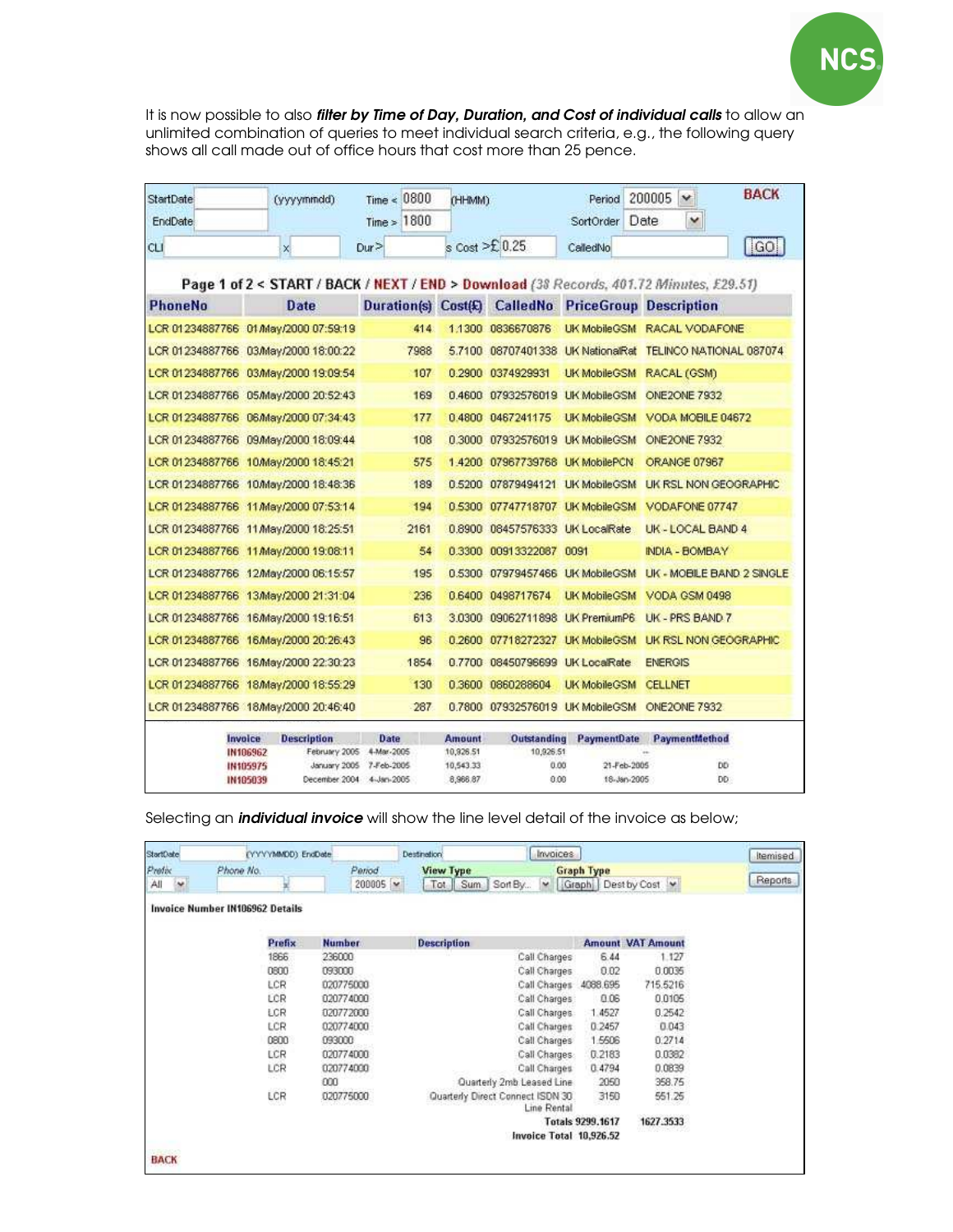

# REPORTS

From the main menu the Reports option brings up the following menu listing fixed reports highlighting the individual calls of greatest expense and concern.

| Select Period   | View the 30 most<br>View the 30 longest<br>duration calls<br>expensive calls |                    | View the 30 most frequently<br>called numbers | Top 30 most expensive<br>Out of Hours calls | <b>BACK</b> |
|-----------------|------------------------------------------------------------------------------|--------------------|-----------------------------------------------|---------------------------------------------|-------------|
| $200005 \times$ | Top 30 by Cost                                                               | Top 30 by Duration | Top 30 by Called No.                          | Out of Hours                                |             |
|                 |                                                                              |                    |                                               |                                             |             |
|                 |                                                                              |                    |                                               |                                             |             |
|                 | Select the Fixed Report you require above.                                   |                    |                                               |                                             |             |

Examples of each of these reports are shown below:

#### Example Report: Longest Duration: Top 30

| Select Period                                   | View the 30 most<br>expensive calls         | View the 30 longest<br>duration calls |                     | View the 30 most frequently<br>called numbers |                             | Top 30 most expensive<br>Out of Hours calls<br><b>BAC</b> |
|-------------------------------------------------|---------------------------------------------|---------------------------------------|---------------------|-----------------------------------------------|-----------------------------|-----------------------------------------------------------|
| 200005<br>$\mathbf{v}$                          | Top 30 by Cost                              | Top 30 by Duration                    |                     | Top 30 by Called No.                          |                             | Out of Hours                                              |
| Top 30 longest duration calls for period 200005 |                                             |                                       |                     |                                               |                             |                                                           |
| <b>PhoneNo</b>                                  | Date                                        | <b>Duration(s)</b>                    | Cost <sub>(£)</sub> | <b>CalledNo</b>                               |                             | <b>PriceGroup Description</b>                             |
| LCR 01234887766                                 | Tue 16/May/2000 17:21:07                    | 11943                                 | 9 3 2 0 0           | 08450796699                                   | <b>UK LocaRate</b>          | <b>ENERGIS</b>                                            |
|                                                 | LCR 01234887766x112 Tue 16May/2000 17:21:07 | 11943                                 | 9.3200              | 08450796699 UK LocaRate                       |                             | <b>ENERGIS</b>                                            |
| LCR 01234887766x110                             | Sat 27/May/2000 13:23:00                    | 8927                                  | 3.2700              | 08457576333 UK LocaRate                       |                             | UK - LOCAL BAND 4                                         |
| LCR 01234887766                                 | Sat 27/May/2000 13:23:00                    | 8927                                  | 3.2700              | 08457576333 UK LocaRate                       |                             | UK - LOCAL BAND 4                                         |
| LCR 01234887766                                 | Thu 25/May/2000 09:41:14                    | 8298                                  |                     | 6.4700 08450800360 UK LocaRate                |                             | <b>MFS LOCAL 084508</b>                                   |
| LCR 01234887766x115                             | Thu 25/May/2000 09:41:14                    | 8298                                  |                     | 6.4700 08450800360 UK LocaRate                |                             | MFS LOCAL 084508                                          |
|                                                 | LCR 01234887766x119 Wed 03May/2000 18:00:22 | 7988                                  | 57100               |                                               | 08707401338 LK NationalRat  | TELINCO NATIONAL 087074                                   |
| LCR 01234887768                                 | Wed 03/May/2000 18:00:22                    | 7988                                  | 5.7100              |                                               | 08707401338 LIK NationalRat | TELINCO NATIONAL 087674                                   |
| LCR 01234887766                                 | Tue 16/May/2000 10:44:31                    | 5572                                  | 36.2600             | 00922122008 009221                            |                             | PAKISTAN - KARACHI                                        |
| LCR 01234887766x111                             | Tue 16/May/2000 10:44:31                    | 5572                                  | 36,2600             | 00922122008 009221                            |                             | PAKISTAN - KARACHI                                        |
| LCR 01234887766                                 | Mon 15/May/2000 16:53:33                    | 5142                                  | 4.0100              | 08457576333 LK LocaRate                       |                             | UK - LOCAL BAND 4                                         |
| LCR 01234887766x110                             | Mon 15/May/2000 16:53:33                    | 5142                                  | 4.0100              | 08457576333 UK LocaRate                       |                             | UK - LOCAL BAND 4                                         |
| LCR 01234887766x116                             | Tue 23/May/2000 12:27:03                    | 4848                                  | 3.7800              | 08450800360 UK LocaRate                       |                             | <b>MFS LOCAL 084508</b>                                   |
| LCR 01234887766                                 | Tue 23/May/2000 12:27:03                    | 4848                                  | 3,7800              | 08450800360 UK LocaRate                       |                             | MFS LOCAL 084508                                          |
| LCR 01234887766                                 | Fri 12/May/2000 15:51:05                    | 4189                                  | 3.2700              | 08450801000 UK LocaRate                       |                             | <b>MFS LOCAL 084508</b>                                   |
| LCR 01234887766x111                             | Fri 12/May/2000 15:51:05                    | 4189                                  |                     | 3.2700 08450801000 UK LocaRate                |                             | <b>MFS LOCAL 084508</b>                                   |
| LCR 01234887766                                 | Tue 23/May/2000 16:41:07                    | 3001                                  | 1.0800              | 01952284851 LIK National                      |                             | <b>WELLINGTON</b>                                         |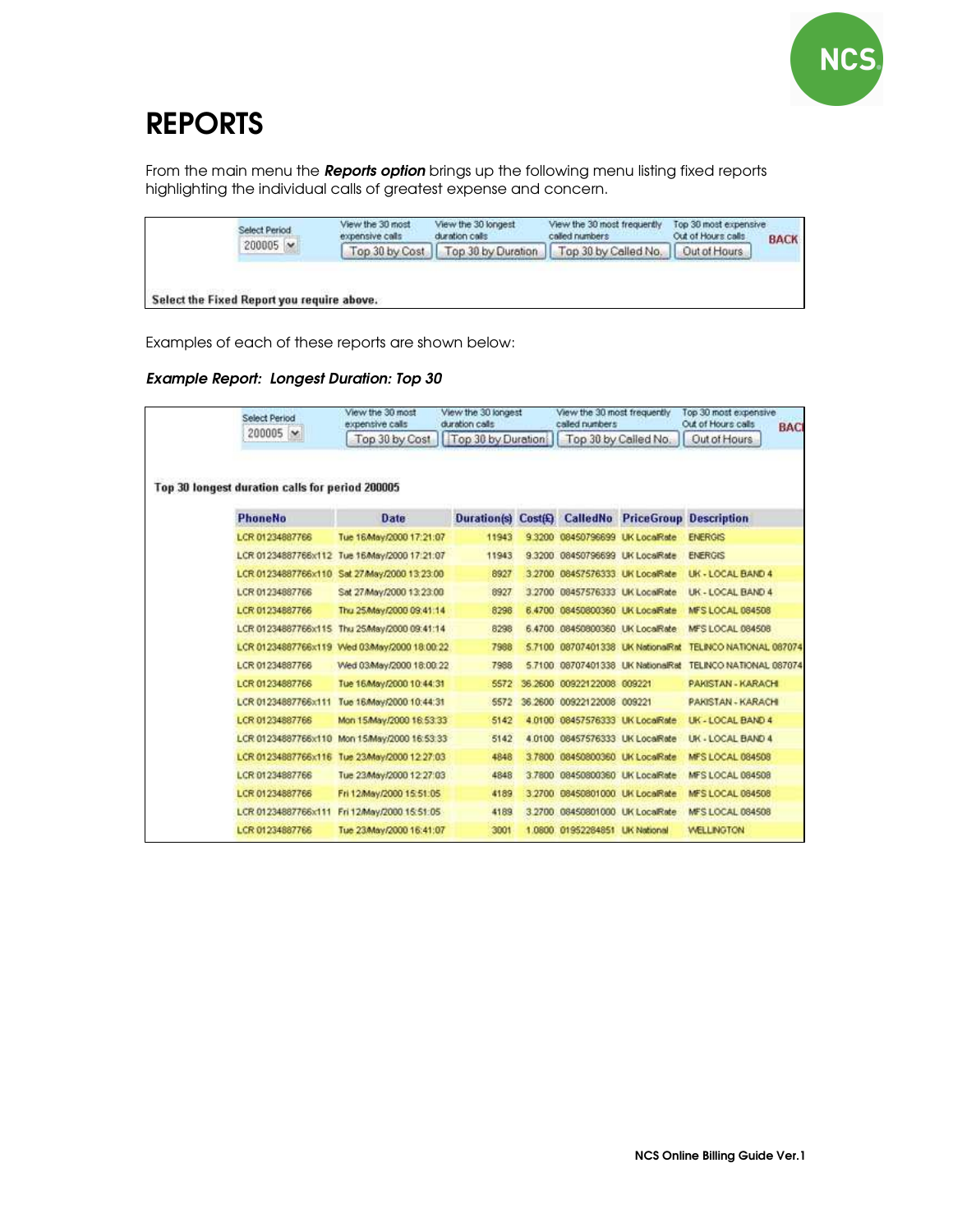

### Example Report: Most Expensive Out of Hours Calls: Top 30

| Select Period                                              | View the 30 most<br>expensive calls          | View the 30 longest<br>duration calls |        | View the 30 most trequently<br>called numbers |                                 | Top 30 most expensive<br>Out of Hours calls<br><b>BACK</b> |
|------------------------------------------------------------|----------------------------------------------|---------------------------------------|--------|-----------------------------------------------|---------------------------------|------------------------------------------------------------|
| 200005 V                                                   | Top 30 by Cost                               | Top 30 by Duration                    |        |                                               | Top 30 by Called No.            | Out of Hours                                               |
| Top 30 mose expensive Out of Hours calls for period 200005 |                                              |                                       |        |                                               |                                 |                                                            |
| <b>PhoneNo</b>                                             | Date                                         | <b>Duration(s) Cost(C)</b>            |        | CalledNo                                      |                                 | <b>PriceGroup Description</b>                              |
| LCR 01234887766                                            | Wed 03May/2000 18:00:22                      | 7988                                  |        |                                               |                                 | 5.7100 08707401338 UK NationalRat TELINCO NATIONAL 087074  |
|                                                            | LCR 01234887766x119 Wed 03May/2000 18:00:22  | 7988                                  |        |                                               |                                 | 5.7100 08707401338 UK NationalRat TELINCO NATIONAL 087074  |
| LCR 01234887786                                            | Sat 20/May/2000 13:17:20                     | 719                                   |        |                                               | 3.5600 09012772772 LW PremiumP6 | <b>UK - PRS BAND 7</b>                                     |
| LCR 01234887766x110                                        | Sat 20/May/2000 13:17:20                     | 719                                   |        |                                               | 3.5600 09012772772 UK PremiumP6 | LIK - PRS BAND 7                                           |
| LCR 01234887766                                            | Fri 26/May/2000.08:44:48                     | 1194                                  |        | 3,5000 0836670876                             | <b>LIK MobileGSM</b>            | RACAL VODAFONE                                             |
|                                                            | LCR 01234887766x119 Fri 26May/2000 08:44:48  | 1194                                  |        | 3,5000 0836670876                             | <b>LIK MobileGSM</b>            | RACAL VODAFONE                                             |
| LCR 01234887766                                            | Sat 27/May/2000 13:23:00                     | 8927                                  | 3.2700 |                                               | 08457576333 LW LocalRate        | LK - LOCAL BAND 4                                          |
| LCR 01234887766x110                                        | Sat 27/May/2000 13:23:00                     | 8927                                  |        | 3.2700 08457576333 LIK LocalRate              |                                 | <b>UK - LOCAL BAND 4</b>                                   |
| LCR 01234887766                                            | Tue 16/May/2000 19:16:51                     | 613                                   |        |                                               | 3.0300 09062711898 UK PremiumP6 | <b>UK - PRS BAND 7</b>                                     |
| LCR 01234887766x112                                        | Tue 16/May/2000 19:16:51                     | 613                                   |        |                                               | 3.0300 09062711898 UK PremiumP6 | <b>UK - PRS BAND 7</b>                                     |
| LCR 01234887766                                            | Fri 19/May/2000 08:40:13                     | 889                                   |        |                                               | 2.9200 07971475892 LK MobilePCN | ORANGE 07971                                               |
| LCR 01234887766x117                                        | Fri 19/May/2000 08:40:13                     | 889                                   |        |                                               | 2.9200 07971475892 UK MobilePCN | ORANGE 07971                                               |
| LCR 01234887766                                            | Fri 12/May/2000 17:42:13                     | 662                                   |        | 2.1700 0973100451                             | <b>UK MobilePCN</b>             | ORANGE                                                     |
|                                                            | LCR 01234887766x112 Fri 12/May/2000 17:42:13 | 662                                   |        | 2.1700 0973100451                             | <b>LIK MobilePCN</b>            | ORANGE                                                     |
| LCR 01234887766                                            | Tue 02/May/2000 17:38:03                     | 634                                   |        | 2.0800 07930134288                            | <b>UK MobilePCN</b>             | UK - MOBILE BAND 3 SINGLE                                  |
|                                                            | LCR 01234887766x113 Tue 02May/2000 17:38:03  | 634                                   |        | 2,0800 07930134288                            | LIK MobilePCN                   | LIK - MOBILE BAND 3 SINGLE                                 |
| LCR 01234887766                                            | Thu 18/May/2000 17:52:56                     | 609                                   |        |                                               | 2.0000 07931371775 LK MobilePCN | LIK - MOBILE BAND 3 SINGLE                                 |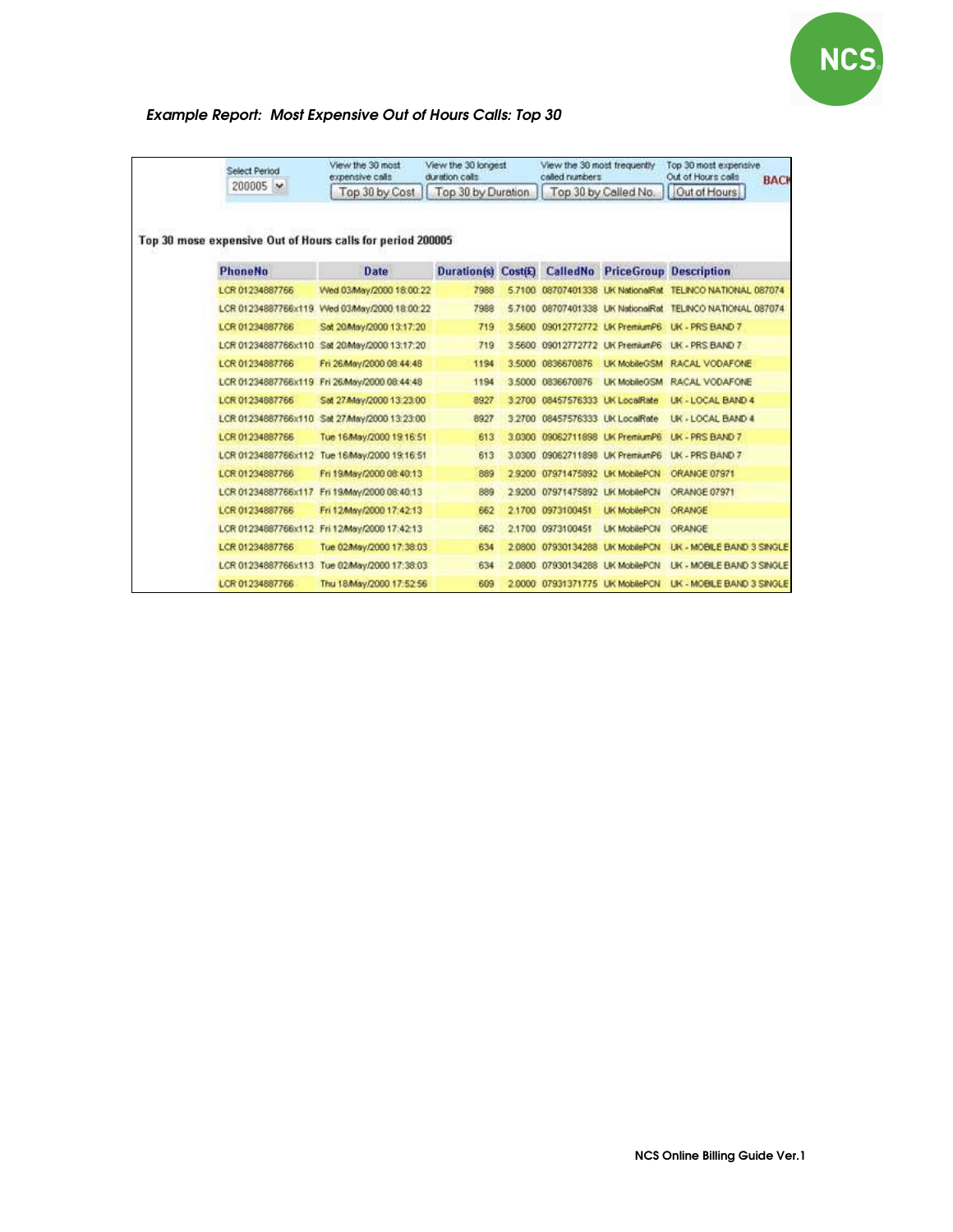

### Example Report: Most Dialed Telephone Numbers: Top 30

| Select Period | View the 30 most<br>expensive calls                        | View the 30 longest<br>duration calls | called numbers                                             | View the 30 most frequently | Top 30 most expensive<br>Out of Hours calls<br>Out of Hours | <b>BACK</b> |
|---------------|------------------------------------------------------------|---------------------------------------|------------------------------------------------------------|-----------------------------|-------------------------------------------------------------|-------------|
| 200005 M      | Top 30 by Cost                                             | Top 30 by Duration                    |                                                            | Top 30 by Called No.        |                                                             |             |
|               | Top 30 telephone numbers called the most for period 200005 |                                       |                                                            |                             |                                                             |             |
|               |                                                            |                                       | Called Number Times Called Total Duration(s) Total Cost(£) |                             |                                                             |             |
|               | 07970792517                                                | 104                                   | 8062                                                       | 26,5000                     |                                                             |             |
|               | 07767226766                                                | 94                                    | 6636                                                       | 19,4600                     |                                                             |             |
|               | 08450801000                                                | 88                                    | 34068                                                      | 23.4400                     |                                                             |             |
|               | 08451520010                                                | 86                                    | 15522                                                      | 11.2600                     |                                                             |             |
|               | 08450796699                                                | 74                                    | 53862                                                      | 37.3000                     |                                                             |             |
|               | 02476688282                                                | 70                                    | 3720                                                       | 1,3400                      |                                                             |             |
|               | 01785257731                                                | 68                                    | 10668                                                      | 3.8400                      |                                                             |             |
|               | 02075657979                                                | 64                                    | 15066                                                      | 5.0400                      |                                                             |             |
|               | 02476526111                                                | 62                                    | 1416                                                       | 0.4200                      |                                                             |             |
|               | 08003855001                                                | 62                                    | 936                                                        | 0.0000                      |                                                             |             |
|               | 02476688482                                                | 60                                    | 2168                                                       | 0.6800                      |                                                             |             |
|               | 07977567812                                                | 56                                    | 2472                                                       | 8.1400                      |                                                             |             |
|               | 08457576333                                                | 54                                    | 59938                                                      | 37,0800                     |                                                             |             |
|               | 0467226766                                                 | 52                                    | 3652                                                       | 10.6800                     |                                                             |             |
|               | 01203616015                                                | 50                                    | 2202                                                       | 0.7000                      |                                                             |             |
|               | 02476723684                                                | 50 <sub>1</sub>                       | 3114                                                       | 0.9000                      |                                                             |             |
|               | 01588673483                                                | 50                                    | 3740                                                       | 1 3400                      |                                                             |             |